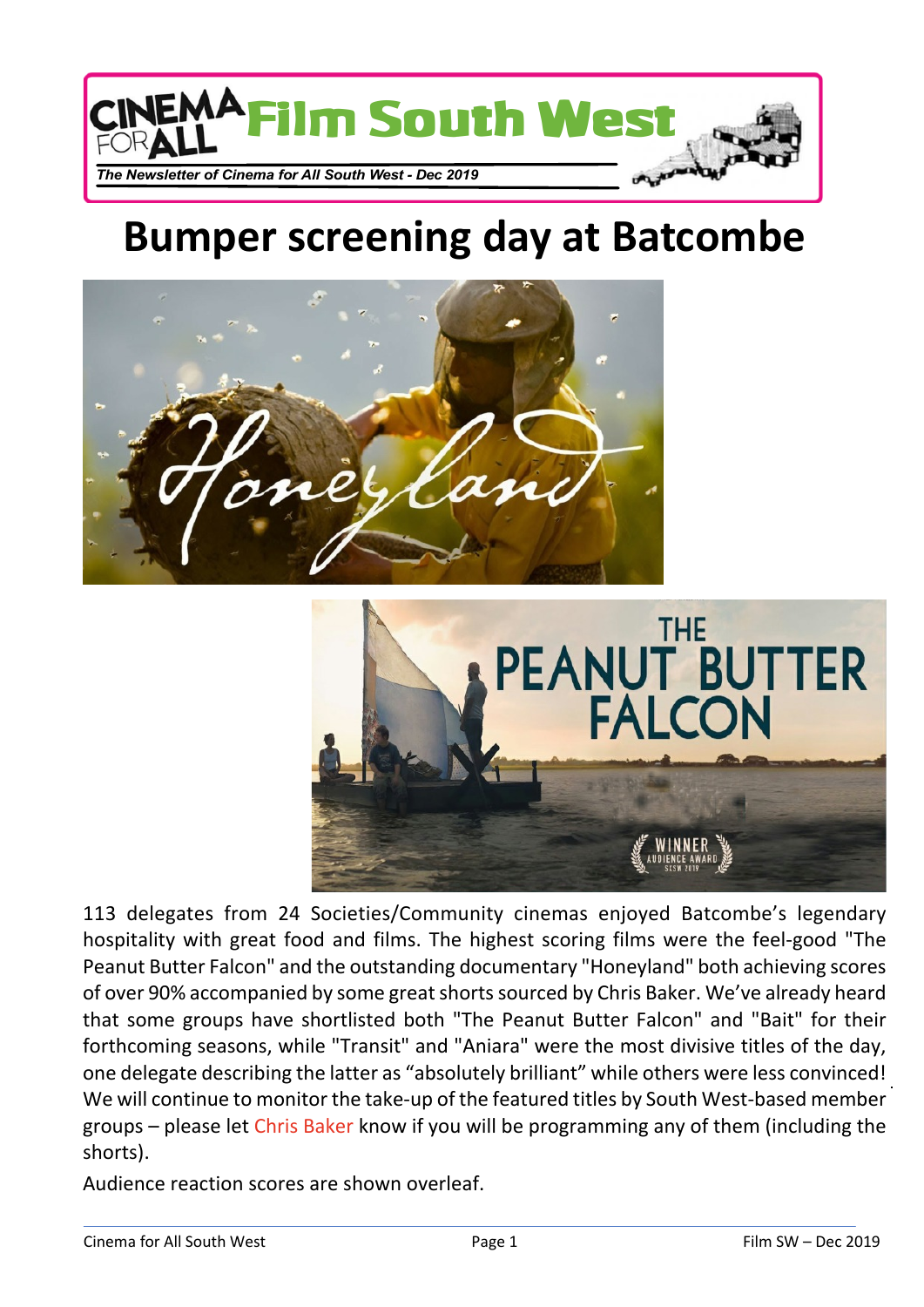## **Reaction scores for main features**

| The Peanut Butter Falcon 92.2% |       |
|--------------------------------|-------|
| Honeyland                      | 91.3% |
| <b>Bait</b>                    | 70.5% |
| The Third Wife                 | 68.8  |
| Transit                        | 58.0% |
| Aniara                         | 57.4% |





## **Reaction scores for shorts**

| <b>Quiet Carriage</b>       | 87.5% |
|-----------------------------|-------|
| The Neighbour               | 83.9% |
| <b>Gladiators on Wheels</b> | 81.1% |
| Facing it                   | 78.7% |
| <b>Special Delivery</b>     | 66.4% |
| Circuit                     | 53.4% |









A selection of photos taken at Batcombe. More details of the Viewing Session are on the Cinema for All South West website. [SW website](http://cinemaforallsw.org) .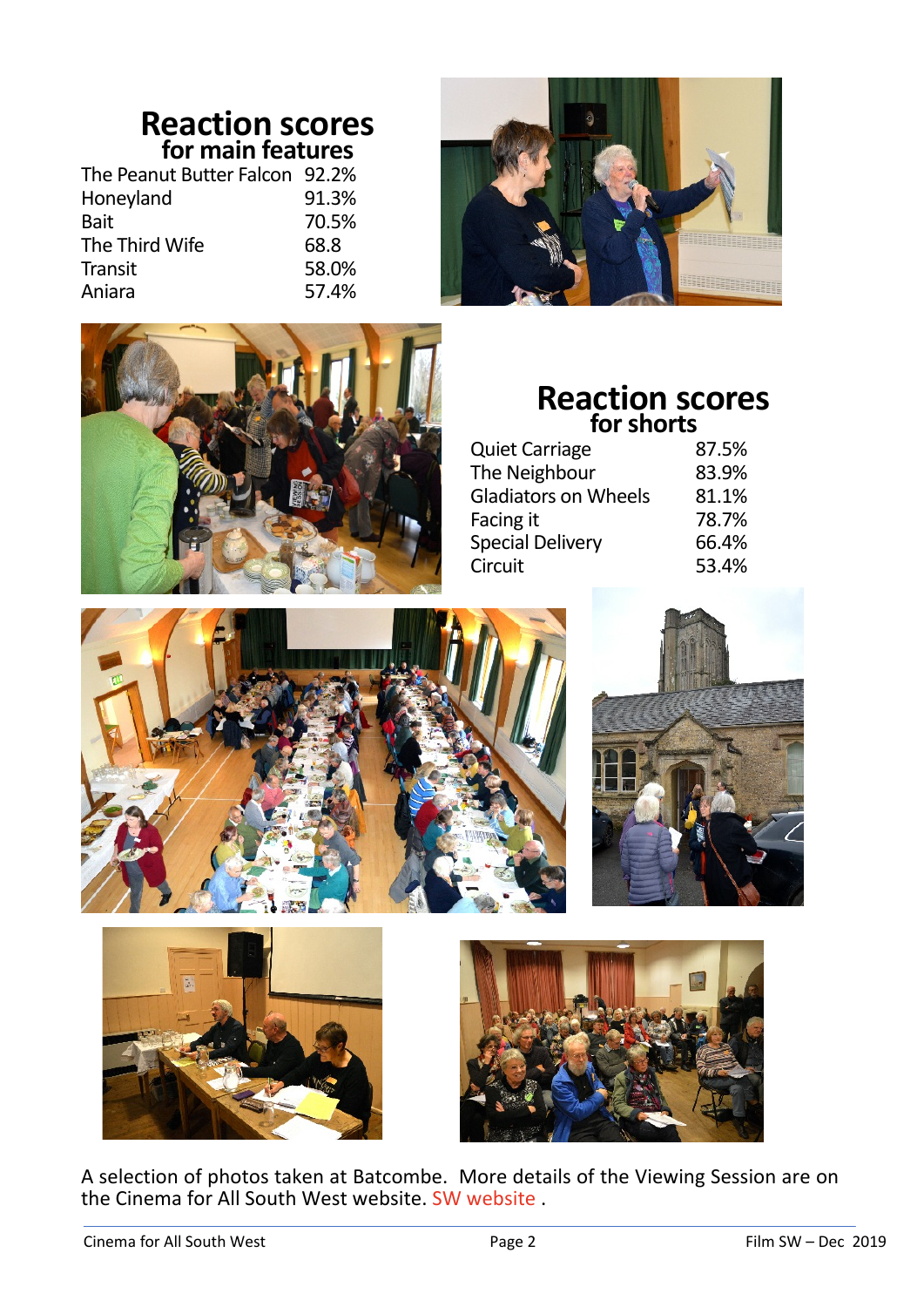

A massive thank you goes to Virginia Membrey and her fantastic team for making it such a memorable day. Thanks too to Helen Ostle for her wonderful work on the Viewing Day brochure and to the Cinema for All SW Executive for their additional support.

We are thrilled that Lost in Film in Lostwithiel have agreed to host the Cornwall leg of the Spring Viewing on 29th March 2020 but we are in need of a host for the Eastern leg, hopefully on the 22nd March. If you can help please contact Jane Sanders on 01934 842940 – all you need is a team of helpers, a venue with two suitable viewing rooms, somewhere to eat and meet and we will help with advice, expertise and anything else that's needed!

Representatives from 23 Film Societies/Community Cinemas attended.

Batcombe, Bath, Beer, Blandford, Bradford on Avon, Budleigh Chudleigh, Clapton & Wayford Dorchester Highworth Ilminster Kilmesdon Lyme Regis Platform Cinema Shaftesbury, Shipham, Swindon Taunton, Teignmouth, Thornbury, Tiverton Warminster Yeovil Cinematheque